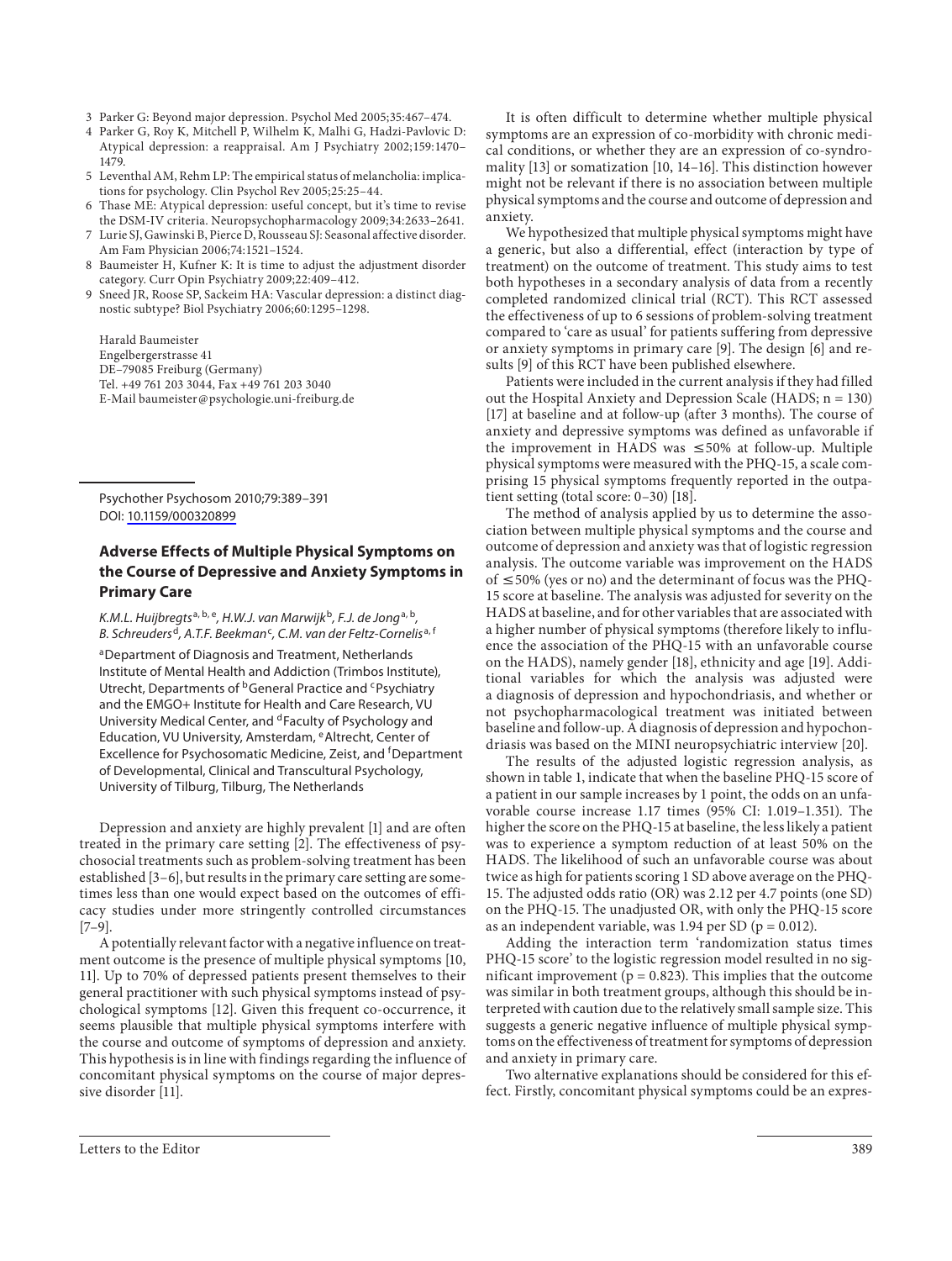**Table 1.** Results of the logistic regression analysis with response on the HADS at T1 as outcome variable

| Independent<br>variables | <b>OR</b>          | p<br>value | 95% CI<br>(of the OR) |
|--------------------------|--------------------|------------|-----------------------|
| <b>PHO-15</b>            | 1.173 <sup>1</sup> | 0.027      | 1.019-1.351           |
| HADS at baseline         | 0.977 <sup>1</sup> | 0.626      | $0.891 - 1.072$       |
| Female gender            | 0.746              | 0.580      | $0.263 - 2.110$       |
| Non-Dutch ethnicity      | 4.101              | 0.194      | 0.488-34.452          |
| Age                      | 0.981              | 0.293      | $0.947 - 1.016$       |
| <b>MDD</b>               | 1.683              | 0.506      | $0.363 - 7.789$       |
| Psychotropic medication  | 0.571              | 0.312      | $0.192 - 1.694$       |
| Hypochondriasis          | 1.257              | 0.763      | $0.285 - 5.538$       |
| Constant                 | 0.851              | 0.948      | $0.007 - 109.710$     |

 $T1 =$ Three months follow-up; MDD = major depressive disorder.

<sup>1</sup> OR per point on a continuous scale; an increase or decrease of 1 point on this scale means that the probability of a favorable response increases or decreases with the OR that is represented in the table.

sion of severity of depression or anxiety. However, in that case, the negative association would have disappeared after adjustment for baseline severity on the HADS and a MINI classification of MDD. As this was not the case, this explanation seems improbable.

 Secondly, concomitant physical symptoms might be an independent factor, such as somatization (in the sense of somatic worry), with a negative impact on the course of depression and anxiety. In that case, the effect should have diminished at least partly after adjustment for a MINI classification of hypochondriasis. This was not the case either.

 It is still unclear whether the physical symptoms were due to medical conditions, or whether they were medically unexplained symptoms. Our data did not allow us to make such a distinction,  $\bigtriangleright$  12 Simon GE, Vonkorff M, Piccinelli M, Fullerton C, Ormel J: An interbut this should be the topic of further research. Either way, the present data suggest that concomitant physical symptoms in patients with depression and anxiety are associated with a poorer prognosis of symptoms of depression and anxiety.

 Our data thus show that it might prove worthwhile to pay attention to the role of multiple physical symptoms in the process of tailoring interventions to meet the needs of depressed and anxious patients in primary care. A useful tool might be the Diagnostic Criteria for use in Psychosomatic Research (DCPR) [21] that have recently been evaluated in primary care [22] . The DCPR classify 12 psychosomatic syndromes that may play a mediating role in the course and outcome of psychiatric disorders [23] . A thorough assessment according to these can be made by a general practitioner alone or together with a consultant-liaison psychiatrist who can also assist with the choice of treatment. Consultantliaison models have been found to enhance the effectiveness of treatment in primary care for depression [24], anxiety [25] and medically unexplained symptoms [26] . Patients suffering from symptoms of depression and anxiety as well as multiple physical symptoms might reap the benefits of these services.

## *Conflict of Interest*

 All authors report that no conflicts of interest have occurred within the last 3 years (except C.F.C., who has received royalties for books that she wrote on the subject of psychiatry).

## *References*

- $\blacktriangleright$  1  $\,$  Bijl RV, Ravelli A, Van Zessen G: Prevalence of psychiatric disorder in the general population: results of the Netherlands Mental Health Survey and Incidence Study (NEMESIS). Soc Psychiatry Psychiatr Epidemiol 1998;33:587–595.
	- 2 Braspenning JCC, Schellevis FG, Grol RPTM: Second National Study of illnesses and treatment in general practice. Focus on the quality of primary care [Tweede Nationale Studie naar ziekten en verrichtingen in de huisartspraktijk. Kwaliteit huisartsenzorg belicht. In Dutch]. Utrecht/Nijmegen, The Netherlands, NIVEL/WOK, 2004.
	- 3 Mynors-Wallis L: Problem-solving treatment for anxiety and depression. A practical guide. Oxford, Oxford University Press, 2005.
- 4 Mynors-Wallis LM, Gath DH, Day A, Baker F: Randomised controlled trial of problem solving treatment, antidepressant medication, and combined treatment for major depression in primary care. BMJ 2000; 320:26–30.
- 5 Mynors-Wallis L, Davies I, Gray A, Barbour F, Gath D: A randomised controlled trial and cost analysis of problem-solving treatment for emotional disorders given by community nurses in primary care. Br J Psychiatry 1997;170:113–119.
- 6 Schreuders B, van Oppen P, van Marwijk HW, Smit JH, Stalman WA: Frequent attenders in general practice: problem solving treatment provided by nurses [ISRCTN51021015]. BMC Fam Pract 2005;6:42.
- 7 Cuijpers P, van Straten A, Warmerdam L: Problem solving therapies for depression: A meta-analysis. Eur Psychiatry 2007;22:9–15.
- 8 Huibers MJ, Beurskens AJ, Bleijenberg G, van Schayck CP: Psychosocial interventions by general practitioners. Cochrane Database Syst Rev 2007;3:CD003494.
- 9 Schreuders B, Van Marwijk HWJ, Smit JH, Rijmen F, Stalman WAB, Van Oppen P: Primary care patients with mental health problems. Outcome of a randomised clinical trial. Br J Gen Pract 2007;57:886–891.
- 10 Crombez G, Beirens K, Van Damme S, Eccleston C, Fontaine J: The unbearable lightness of somatisation in empirical studies of pain. Pain 2009;145:31–35.
- 11 Huijbregts KML, Van der Feltz-Cornelis CM, Van Marwijk HWJ, De Jong FJ, Van der Windt DAWM, Beekman ATF: Negative association of concomitant physical symptoms with the course of major depressive disorder: A systematic review. J Psychosom Res 2010, in press.
- national study of the relation between somatic symptoms and depression. N Engl J Med 1999;341:1329–1335.
- 13 Van der Feltz-Cornelis CM: Unexplained or undiagnosed? Towards a DSM-V for somatoform disorder. Comment on Van Dieren and Vingerhoets (Article in Dutch: Onverklaard of ondoordacht? Naar een DSM-V voor somatoforme stoornissen). Tijdschr voor Psychiatr 2007; 49:839–842.
- $\blacktriangleright$  14 Lieb R, Meinlschmidt G, Araya R: Epidemiology of the association between somatoform disorders and anxiety and depressive disorders: An update. Psychosom Med 2007;69:860–863.
- 15 Henningsen P, Zimmermann T, Sattel H: Medically unexplained physical symptoms, anxiety, and depression: a meta-analytic review. Psychosom Med 2003;65:528–533.
- 16 Löwe B, Spitzer RL, Williams JB, Mussell M, Schellberg D, Kroenke K: Depression, anxiety and somatization in primary care: syndrome overlap and functional impairment. Gen Hosp Psychiatry 2008;30:191–199.
- Bjelland I, Dahl AA, Haug TT, Neckelmann D: The validity of the Hospital Anxiety and Depression Scale. An updated literature review. J Psychosom Res 2002;52:69–77.
- 18 Kroenke K, Spitzer RL, Williams JB: The PHQ-15: validity of a new measure for evaluating the severity of somatic symptoms. Psychosom Med 2002;64:258–266.

390 Letters to the Editor